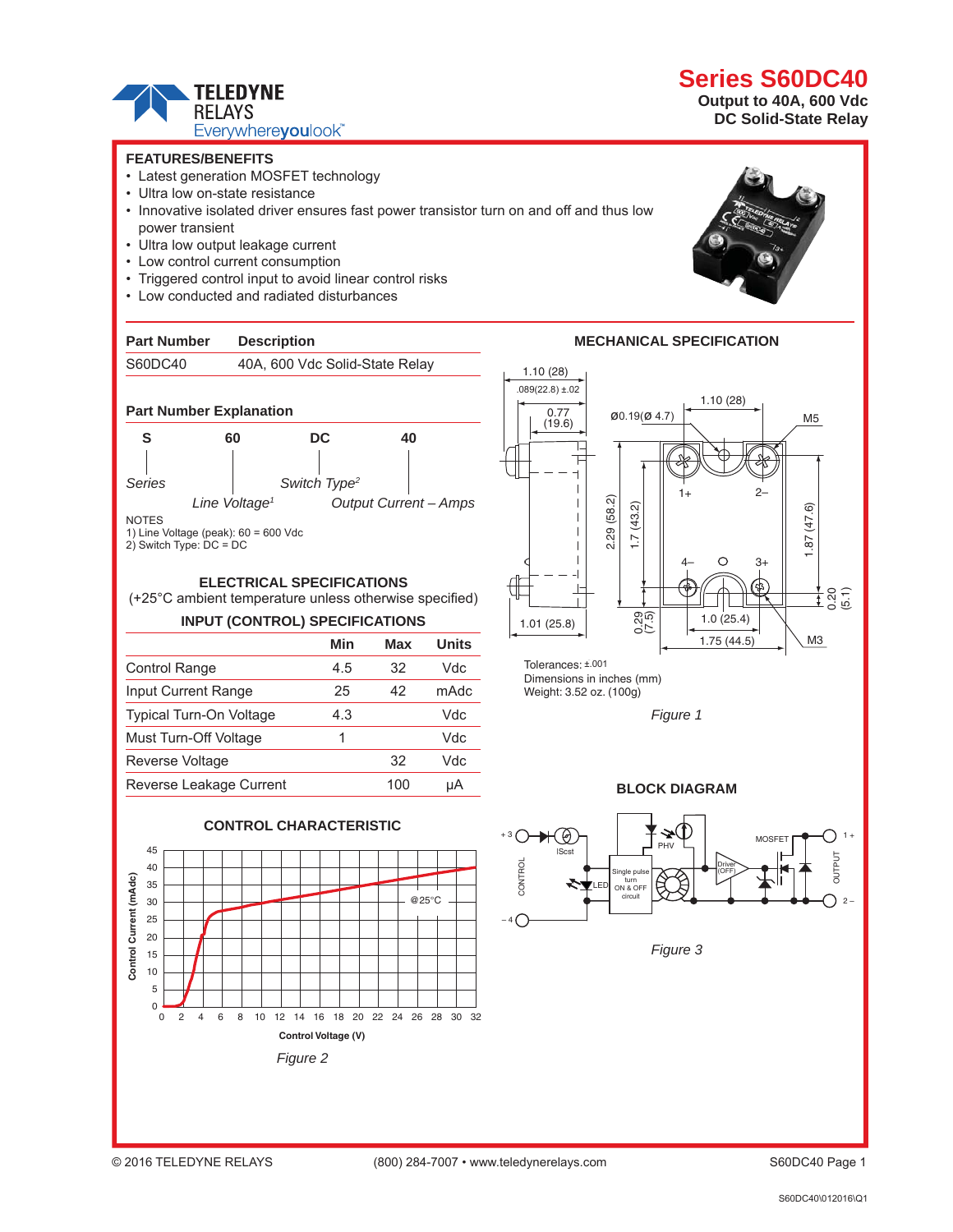# **TELEDYNE RELAYS** Everywhereyoulook

# **Series S60DC40**

**Output to 40A, 600 Vdc DC Solid-State Relay** 

| <b>ELECTRICAL SPECIFICATIONS</b><br>(+25°C ambient temperature unless otherwise specified) |     |      |              |
|--------------------------------------------------------------------------------------------|-----|------|--------------|
| <b>OUTPUT (LOAD) SPECIFICATIONS</b>                                                        |     |      |              |
|                                                                                            | Min | Max  | <b>Units</b> |
| <b>Operating Range</b>                                                                     | 0   | 350* | Vdc          |
| Peak Voltage                                                                               |     | 600  | Vpeak        |
| Reverse Voltage (Internal Diode) 1.2                                                       |     |      | V            |
| <b>Maximum Repetitive</b><br><b>Avalanche Current</b>                                      |     | 20   | A            |
| Maximum Single Pulse<br><b>Avalanche Energy</b>                                            |     | 1800 | mJ           |
| Maximum Repetitive Pulse<br>Avalanche Energy                                               |     | 1    | mJ           |
| <b>Maximum Nominal Currents</b><br>(Resistive)                                             |     | 40   | A            |
| Non-Repetitive Peak<br><b>Overload Current</b>                                             |     | 140  | A            |
| Leakage Current                                                                            |     | 250  | µAdc         |
| On-State Resistance                                                                        |     | 70   | $m\Omega$    |
| Output Capacitance (Typical)                                                               | 2.2 |      | nF           |
| Junction-Case<br><b>Thermal Resistance</b>                                                 |     | 0.4  | °C/W         |
| <b>Built-In Heat Sink Thermal</b><br>Resistance (Vertically Mounted)                       |     | 8    | °C/W         |
| <b>Heat Sink Thermal</b><br>Time Constant                                                  |     | 10   | min          |
| <b>Control Inputs/Power Outputs</b><br><b>Insulation Voltage</b>                           |     | 4    | kV           |
| Turn-On Time                                                                               |     | 10   | μs           |
| Turn-On Delay                                                                              |     | 600  | μs           |
| <b>Turn-Off Time</b>                                                                       |     | 10   | μs           |
| <b>Turn-Off Delay</b>                                                                      |     | 100  | μs           |
| On-Off Frequency                                                                           |     | 700  | Hz           |





*Figure 5*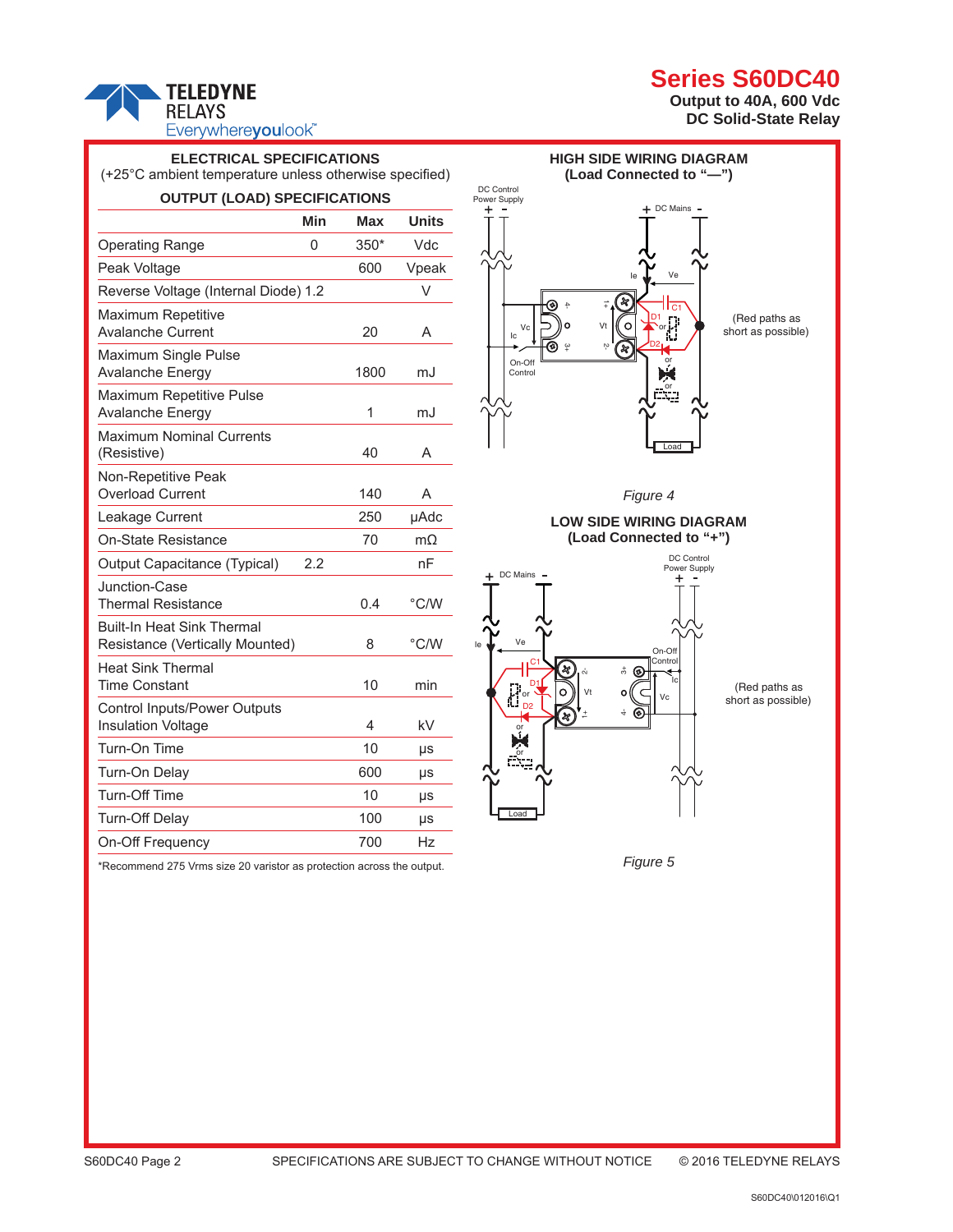# **TELEDYNE RELAYS** Everywhereyoulook<sup>"</sup>



## **ON RESISTANCE VS. TEMPERATURE**



## **GENERAL SPECIFICATIONS** (+25°C ambient temperature unless otherwise specified) **ENVIRONMENTAL SPECIFICATIONS**

**Series S60DC40 Output to 40A, 600 Vdc DC Solid-State Relay** 

| ENVIRONMENTAL SPECIFICATIONS  |      |        |              |
|-------------------------------|------|--------|--------------|
|                               | Min  | Max    | <b>Units</b> |
| <b>Operating Temperature</b>  | -40  | $+90$  | °C           |
| Storage Temperature           | -55  | $+100$ | °C           |
| Input-Output Isolation        | 4000 |        | Vrms         |
| <b>Insulation Resistance</b>  | 1    |        | GΩ           |
| <b>Insulation Capacitance</b> | 8    |        | рF           |
| Junction Temperature          |      | 150    | °C           |

## **CONNECTIONS**

|                                                        | <b>Power</b>              | <b>Control</b> |
|--------------------------------------------------------|---------------------------|----------------|
| Screwdriver                                            | Phillips NR2 Phillips NR1 |                |
| <b>Tightening Torque</b>                               | 1.8 N.m                   | 0.8 N.m        |
| Insulated crimp terminals<br>(Round Tabs, Eyelet Type) | M5                        | MЗ             |

| <b>MISCELLANEOUS</b>                   |                    |  |  |  |
|----------------------------------------|--------------------|--|--|--|
| Display                                | Green LED (ON)     |  |  |  |
| Housing                                | <b>UL94V0</b>      |  |  |  |
| Mounting                               | 2 screws (M4x12mm) |  |  |  |
| Noise Level                            | No audible noise   |  |  |  |
| <b>GENERAL</b>                         |                    |  |  |  |
| Standards                              | IEC60947-1         |  |  |  |
| <b>Protection Level</b>                | IP <sub>00</sub>   |  |  |  |
| <b>Protection Against Direct Touch</b> | None               |  |  |  |
| <b>CE Marking</b>                      | Yes                |  |  |  |
| UL, cULUS & VDE Approvals              | Pending            |  |  |  |

## **E.M.C. EMISSION**

Radiated & Conducted Disturbances NFEN55011